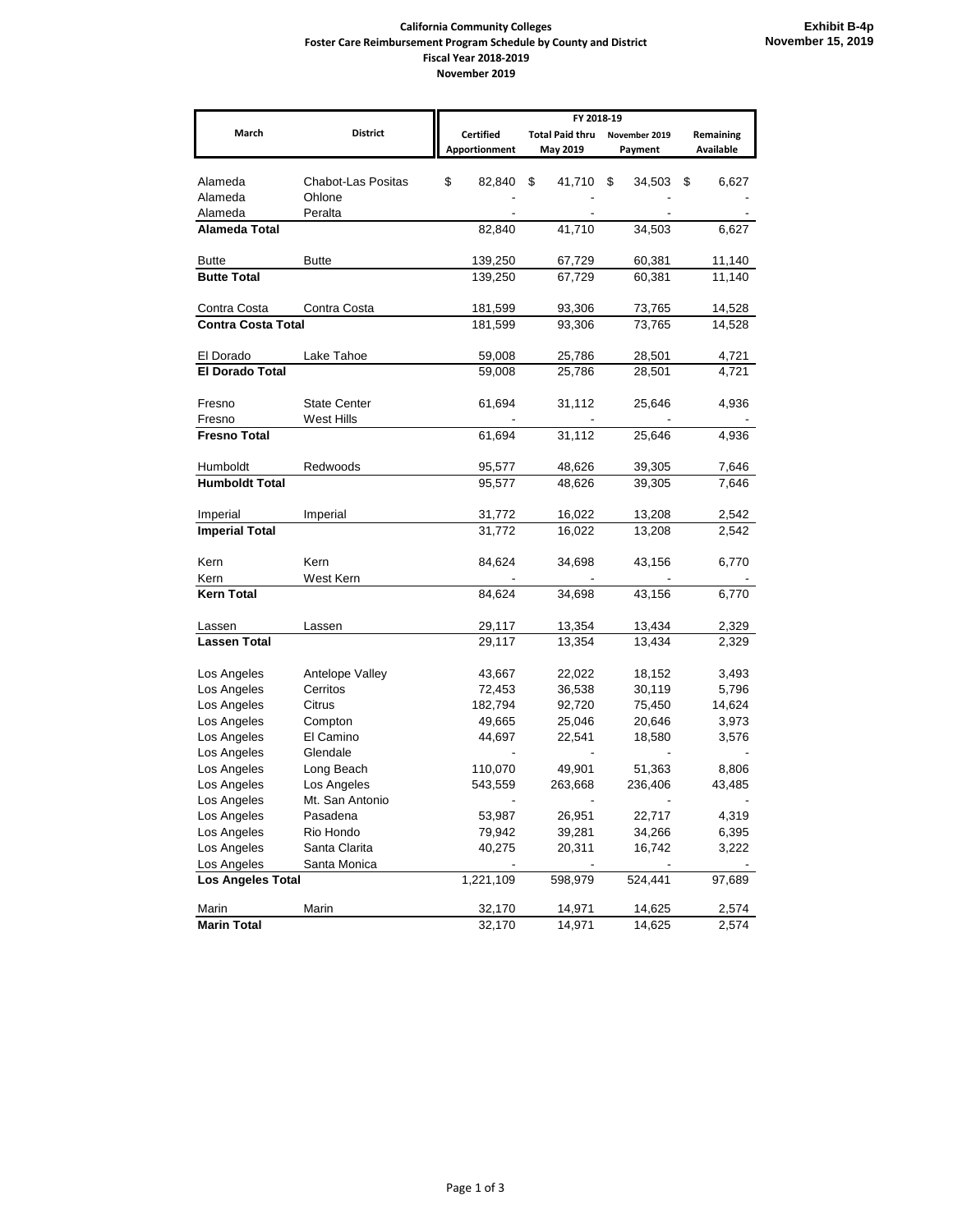## **California Community Colleges Foster Care Reimbursement Program Schedule by County and District Fiscal Year 2018-2019 November 2019**

|                               |                            | FY 2018-19           |                        |                  |                |  |
|-------------------------------|----------------------------|----------------------|------------------------|------------------|----------------|--|
| March                         | <b>District</b>            | <b>Certified</b>     | <b>Total Paid thru</b> | November 2019    | Remaining      |  |
|                               |                            | <b>Apportionment</b> | May 2019               | Payment          | Available      |  |
|                               |                            |                      |                        |                  |                |  |
| Mendocino                     | Mendocino-Lake             | 38,548               | 17,331                 | 18,133           | 3,084          |  |
| <b>Mendocino Total</b>        |                            | 38,548               | 17,331                 | 18,133           | 3,084          |  |
| Merced                        | Merced                     |                      |                        |                  |                |  |
| <b>Merced Total</b>           |                            |                      |                        |                  |                |  |
|                               |                            |                      |                        |                  |                |  |
| Monterey                      | Hartnell                   | 93,587               | 42,538                 | 43,562           | 7,487          |  |
| Monterey                      | Monterey Peninsula         |                      |                        |                  |                |  |
| <b>Monterey Total</b>         |                            | 93,587               | 42,538                 | 43,562           | 7,487          |  |
|                               |                            |                      |                        |                  |                |  |
| Napa                          | Napa Valley                | 34,182               | 17,238                 | 14,209           | 2,735          |  |
| Napa Total                    |                            | 34,182               | 17,238                 | 14,209           | 2,735          |  |
|                               |                            |                      |                        |                  |                |  |
| Orange                        | Coast                      |                      |                        |                  |                |  |
| Orange                        | North Orange County        |                      |                        |                  |                |  |
| Orange                        | Rancho Santiago            |                      |                        |                  |                |  |
| Orange<br><b>Orange Total</b> | South Orange County        | 93,150<br>93.150     | 46,976<br>46,976       | 38,722<br>38,722 | 7,452<br>7,452 |  |
|                               |                            |                      |                        |                  |                |  |
| Placer                        | Sierra                     | 52,799               | 23,074                 | 25,501           | 4,224          |  |
| <b>Placer Total</b>           |                            | 52,799               | 23,074                 | 25,501           | 4,224          |  |
|                               |                            |                      |                        |                  |                |  |
| Plumas                        | <b>Feather River</b>       |                      |                        |                  |                |  |
| <b>Plumas Total</b>           |                            |                      |                        |                  |                |  |
|                               |                            |                      |                        |                  |                |  |
| Riverside                     | Desert                     |                      |                        |                  |                |  |
| Riverside                     | Mt. San Jacinto            |                      |                        |                  |                |  |
| Riverside                     | Palo Verde                 |                      |                        |                  |                |  |
| Riverside                     | Riverside                  | 53,552               | 27,473                 | 21,795           | 4,284          |  |
| <b>Riverside Total</b>        |                            | 53,552               | 27,473                 | 21,795           | 4.284          |  |
|                               |                            |                      |                        |                  |                |  |
| Sacramento                    | Los Rios                   | 139,770              | 66,654                 | 61,934           | 11,182         |  |
| <b>Sacramento Total</b>       |                            | 139,770              | 66,654                 | 61,934           | 11,182         |  |
| San Bernardino                | <b>Barstow</b>             |                      |                        |                  |                |  |
| San Bernardino                |                            | 94,145               | 35,986                 | 50,627           | 7,532          |  |
| San Bernardino                | Chaffey<br>Copper Mountain |                      |                        |                  |                |  |
| San Bernardino                | San Bernardino             | 71,664               | 35,772                 | 30,159           | 5,733          |  |
| San Bernardino                | <b>Victor Valley</b>       |                      |                        |                  |                |  |
| San Bernardino Total          |                            | 165,809              | 71,758                 | 80,786           | 13,265         |  |
|                               |                            |                      |                        |                  |                |  |
| San Diego                     | Grossmont-Cuyamaca         | 323,946              | 162,764                | 135,266          | 25,916         |  |
| San Diego                     | Miracosta                  |                      |                        |                  |                |  |
| San Diego                     | Palomar                    |                      |                        |                  |                |  |
| San Diego                     | San Diego                  |                      |                        |                  |                |  |
| San Diego                     | Southwestern               |                      |                        |                  |                |  |
| San Diego Total               |                            | 323,946              | 162,764                | 135,266          | 25,916         |  |